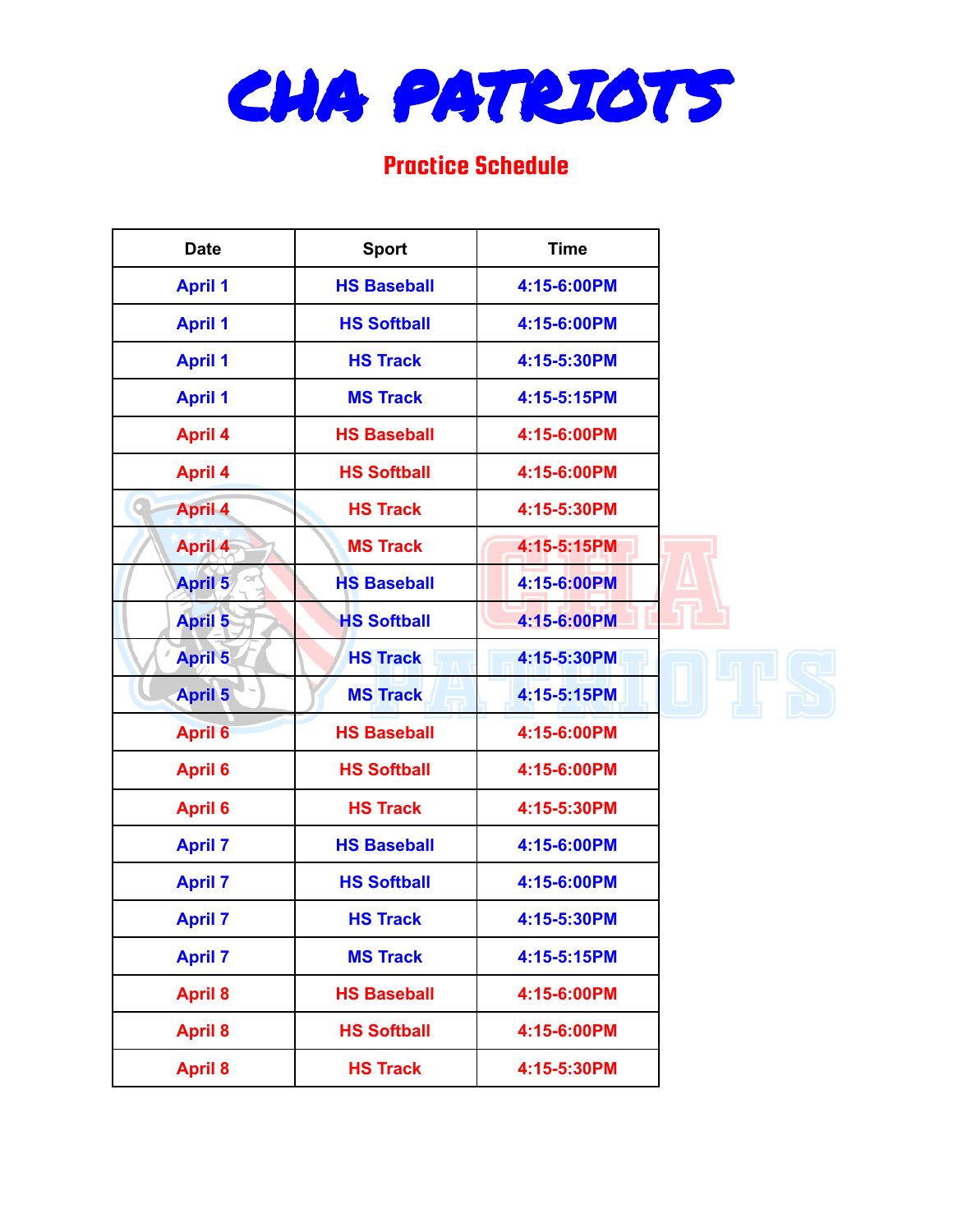

## Practice Schedule

| <b>April 8</b>  | <b>MS Track</b>    | 4:15-5:15PM |  |
|-----------------|--------------------|-------------|--|
| <b>April 11</b> | <b>HS Baseball</b> | 4:15-6:00PM |  |
| <b>April 11</b> | <b>HS Softball</b> | 4:15-6:00PM |  |
| <b>April 11</b> | <b>HS Track</b>    | 4:15-5:30PM |  |
| <b>April 12</b> | <b>HS Baseball</b> | 4:15-6:00PM |  |
| <b>April 12</b> | <b>HS Track</b>    | 4:15-5:30PM |  |
| <b>April 12</b> | <b>MS Track</b>    | 4:15-5:15PM |  |
| <b>April 13</b> | <b>HS Baseball</b> | 4:15-6:00PM |  |
| <b>April 14</b> | <b>HS Baseball</b> | 4:15-6:00PM |  |
| April 14        | <b>HS Softball</b> | 4:15-6:00PM |  |
| <b>April 14</b> | <b>MS Track</b>    | 4:15-5:30PM |  |
| <b>April 18</b> | <b>HS Baseball</b> | 4:15-6:00PM |  |
| <b>April 18</b> | <b>HS Softball</b> | 4:15-6:00PM |  |
| <b>April 18</b> | <b>HS Track</b>    | 4:15-5:30PM |  |
| <b>April 19</b> | <b>HS Baseball</b> | 4:15-6:00PM |  |
| <b>April 19</b> | <b>HS Softball</b> | 4:15-6:00PM |  |
| <b>April 20</b> | <b>HS Baseball</b> | 4:15-6:00PM |  |
| <b>April 20</b> | <b>HS Softball</b> | 4:15-6:00PM |  |
| <b>April 20</b> | <b>HS Track</b>    | 4:15-5:30PM |  |
| <b>April 21</b> | <b>HS Baseball</b> | 4:15-6:00PM |  |
| <b>April 22</b> | <b>HS Track</b>    | 4:15-5:30PM |  |
| <b>April 22</b> | <b>MS Track</b>    | 4:15-5:30PM |  |
| <b>April 25</b> | <b>HS Baseball</b> | 4:15-6:00PM |  |
| <b>April 25</b> | <b>HS Softball</b> | 4:15-6:00PM |  |